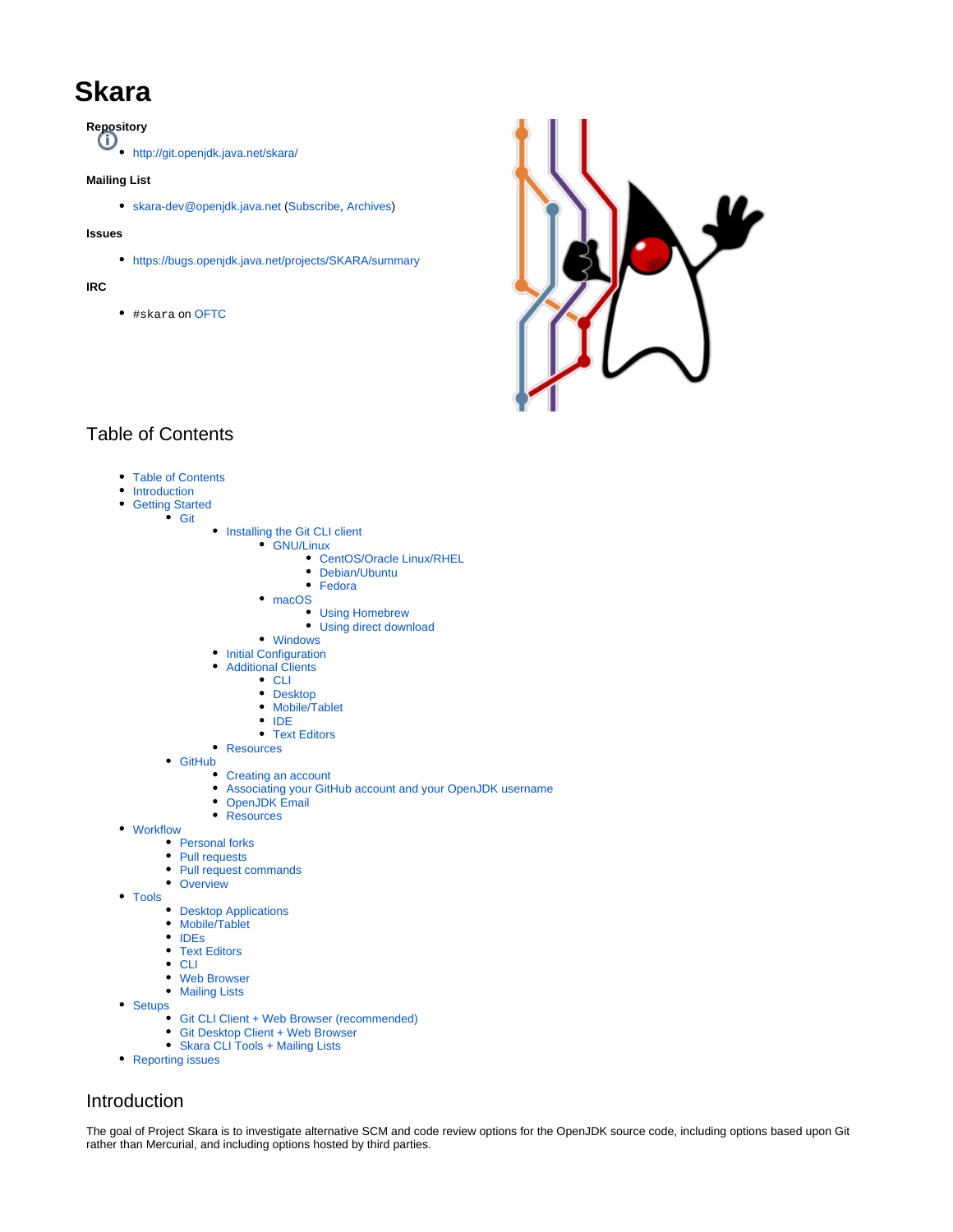The technical parts of project Skara includes several server-side tools (also called "bots") aiding contributors during code reviews. The Skara technical tooling also includes several command-line utilities for interacting with Git source code hosting providers from the command-line.

Using an external Git source code hosting provider comes with several benefits, including:

- Performance
- Community
- $API$

Many, if not all, external Git source code hosting services available have excellent performance, not only with regards to network performance but also when it comes to availability (uptime). The largest Git source code hosting providers also offer the OpenJDK community to tap into large, existing, communities of developers and potential contributors. An additional benefit of using an external Git source code hosting provider is getting access to an API. These APIs enables programs to interact with developers on the external Git source code hosting provider. Although not impossible to achieve today by interacting with developers over email, it is considerably harder to implement programs that interpret free form text in emails compared to using a structured API.

A significant risk when using an external source code hosting provider is to become dependent on the external source code hosting provider. The version control data itself will always be independent of source code hosting provider due to the distributed architecture of Git itself. However there is a large risk in metadata such as code review comments becoming "locked in" on a particular external source code hosting provider. Mitigating this risk is a large part of Project Skara and the following work have been done so far:

- replicating all discussions in all pull requests to the OpenJDK [mailing lists](https://mail.openjdk.java.net/)
- archiving all discussions in pull requests in two formats:
	- mbox (for human consumption)
		- json (for software consumption) (not implemented yet)
- notifications of all pushes to the corresponding \*-changes[@openjdk.java.net](http://openjdk.java.net) mailing lists to avoid dependence on any provider's RSS feeds
- using the OpenJDK [census](https://openjdk.java.net/census/) for user organization and privilege levels to avoid any dependencies on external Git source code hosting provider's user organization tool
- setting up to the domain <http://git.openjdk.java.net/>to redirect to OpenJDK's current external source code hosting provider to avoid polluting [JBS](https://bugs.openjdk.java.net/) and [mailing lists](https://mail.openjdk.java.net/) with direct links to an external Git source code hosting provider

Support for multiple external source code hosting provider has been a strict requirement for all server-side and client-side tooling to avoid the issue of having any tooling take on a dependency on a particular external source code hosting provider's API. All tooling is also required to work with the [GitLab](https://gitlab.com/gitlab-org/gitlab-ce/) [Community Edition](https://gitlab.com/gitlab-org/gitlab-ce/) (GitLab CE) which is an open source project.

Another large part of Project Skara has been to ensure that there are multiple workflows available when interacting with a Git external source code provider, including one that preserves as much as possible of the OpenJDK community's current workflow. The Skara tooling currently supports the following workflows:

- Mailing list + CLI based (similar to current workflow)
- Web browser + CLI based
- Desktop application
- Mobile/tablet application
- CLI only
- Text editor/IDE

All workflows can be used interchangeably and different contributors can use different workflows at the same time (even while working on the same change). The support of multiple workflows comes from the APIs provided by the external Git source control hosting provider. Examples of the work done to support multiple concurrent workflows include:

- Two-way mailing list synchronization (you can comment on pull requests via OpenJDK mailing lists)
- Automatic "RFR" emails sent to mailing lists for newly created pull requests
- Automatically determining mailing lists to "CC" for newly created pull requests
- Automatic generation and hosting of "webrevs" (including incremental webrevs)
- Automatically adding links to pull requests in issues
- Automatically adding links to issues in pull requests
- Automatically run "jcheck" on every commit in every pull request
- Implement CLI tools to list, fetch, view, approve and integrate pull requests
- Implement backwards compatible ports of [jcheck](https://openjdk.java.net/projects/code-tools/jcheck/), [webrev](https://openjdk.java.net/projects/code-tools/webrev/) and [defpath](https://openjdk.java.net/projects/code-tools/defpath/)

# <span id="page-1-0"></span>Getting Started

The following sections will get you started with [Git](https://git-scm.com/) and the external Git source code hosting provider [GitHub.](https://github.com/)

### <span id="page-1-1"></span>**Git**

#### <span id="page-1-2"></span>**Installing the Git CLI client**

#### <span id="page-1-3"></span>GNU/Linux

<span id="page-1-4"></span>CentOS/Oracle Linux/RHEL

<span id="page-1-5"></span>\$ sudo yum install git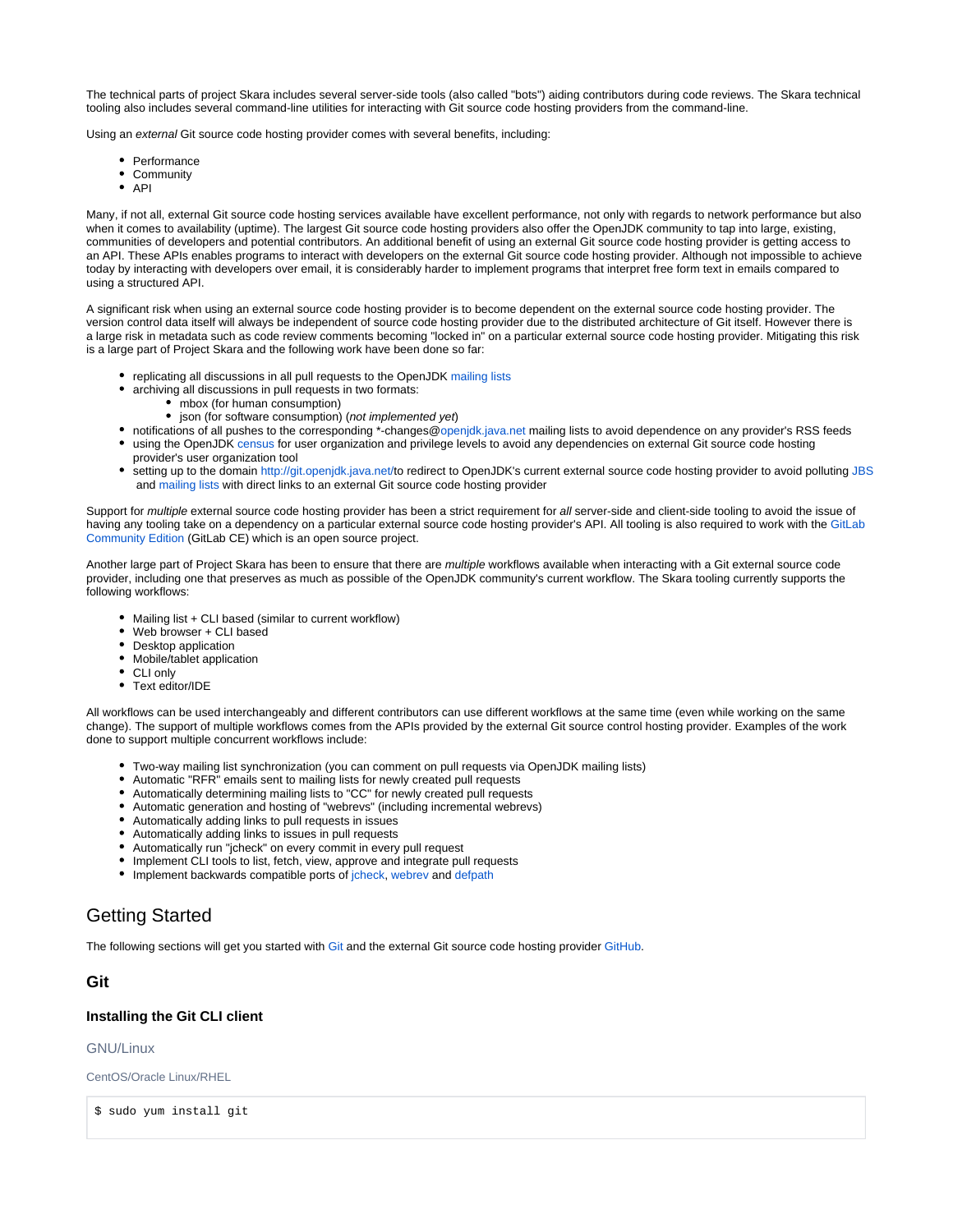#### Debian/Ubuntu

\$ sudo apt install git

#### <span id="page-2-0"></span>Fedora

\$ sudo dnf install git

#### <span id="page-2-1"></span>macOS

There are two ways to install Git on macOS: using Homebrew or using a direct download.

<span id="page-2-2"></span>Using Homebrew

- Install Homebrew: <https://brew.sh/>
- brew install git

<span id="page-2-3"></span>Using direct download

Go to <https://git-scm.com/download/mac>

#### <span id="page-2-4"></span>**Windows**

Install Git For Windows (maintained by Microsoft): [https://gitforwindows.org.](https://gitforwindows.org) Make sure you select the option to always use unix line endings. The OpenJDK build system does not work if the source code has Windows line endings. If you missed this during installation, you can correct it like this:

\$ git config --global core.autocrlf false

The OpenJDK build system runs best in Cygwin and while you may use Git from Cygwin for most Git operations, it will not work well with the Skara tools. The native Windows Git works well enough in Cygwin as long as you do not feed it Cygwin style absolute paths and keep the autocrlf setting as instructed above.

#### <span id="page-2-5"></span>**Initial Configuration**

Git requires that you configure a username and an email. Use your full name as your username and your regular email address for the email:

```
$ git config --global user.name 'Your Full Name'
$ git config --global user.email 'your.name@host.com'
```
For example my name is "Erik Duveblad" and my email is "erik.helin[@oracle.com"](http://oracle.com). Therefore I would run:

```
$ git config --global user.name 'Erik Duveblad'
$ git config --global user.email 'erik.helin@oracle.com'
```
You will also want to setup the editor that Git will use whenever you need to enter multiple lines of input, for example when writing a commit message or doing an interactive rebase. I use vim as my editor and therefore I would run:

\$ git config --global core.editor 'vim'

#### <span id="page-2-6"></span>**Additional Clients**

There are several additional clients available for Git that can be used instead of (or in combination with) the Git CLI tool. Please see the following subsections for how to interact with Git from the desktop, mobile, tablet, IDE or a text editor.

<span id="page-2-7"></span>CLI

The following CLI applications can all interact with Git repositories:

- [lazygit](https://github.com/jesseduffield/lazygit) (GNU/Linux, macOS, Windows)
- [tig](https://github.com/jonas/tig) (GNU/Linux, macOS, Windows)

#### <span id="page-2-8"></span>Desktop

The following desktop applications can all interact with Git repositories: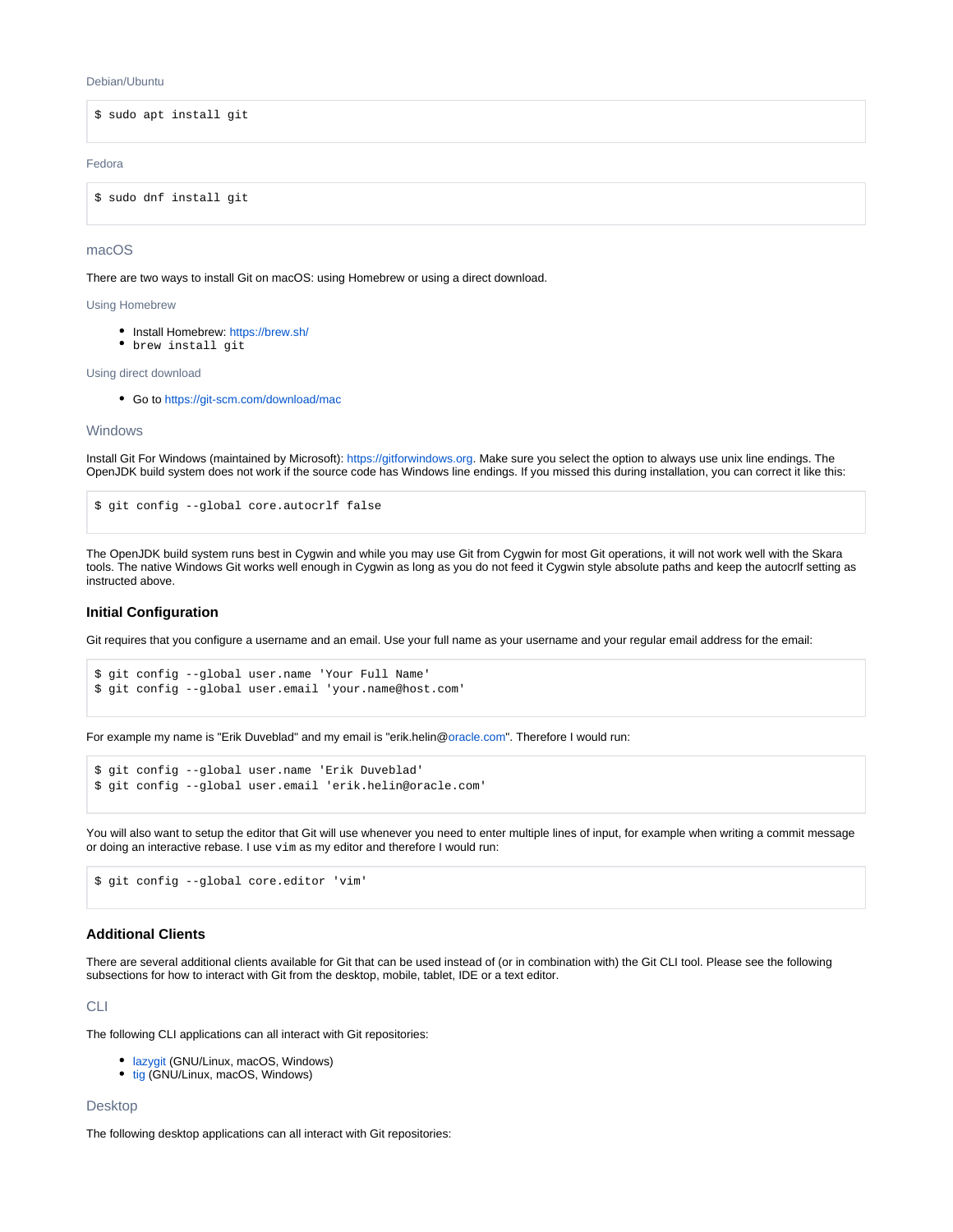- [SourceTree](https://www.sourcetreeapp.com/) (macOS, Windows)
- [gitg](https://wiki.gnome.org/Apps/Gitg/) (GNU/Linux)
- $\bullet$ [Tower](https://www.git-tower.com/) (macOS, Windows)
- [GitKraken](https://www.gitkraken.com/) (GNU/Linux, macOS, Windows)
- [Sublime Merge](https://www.sublimemerge.com/) (GNU/Linux, macOS, Windows)
- [TortoiseGit](https://tortoisegit.org/) (Windows)
- [GitFiend](https://gitfiend.com/) (GNU/Linux, macOS, Windows)
- [Fork](https://git-fork.com/) (macOS, Windows)
- [Git Cola](https://git-cola.github.io/) (GNU/Linux, macOS, Windows)

#### <span id="page-3-0"></span>Mobile/Tablet

The following mobile/tablet applications can all interact with Git repositories:

- [Working Copy](https://workingcopyapp.com/) (iOS, ipadOS)
- [Pocket Git](http://pocketgit.com/) (Android)

#### <span id="page-3-1"></span>IDE

The following integrated develop environments (IDEs) all have Git support built-in:

- [Eclipse](https://www.eclipse.org/)
- [NetBeans](https://netbeans.org/)
- [IntelliJ IDEA](https://www.jetbrains.com/idea/) [Visual Studio](https://visualstudio.microsoft.com/)
- [Xcode](https://apps.apple.com/us/app/xcode/id497799835)
- 

#### <span id="page-3-2"></span>Text Editors

The following text editors either have Git support built-in or as part of a plugin:

- [Vim](https://www.vim.org/) [\(fugitive.vim](https://github.com/tpope/vim-fugitive/) plugin)
- [Emacs](https://www.gnu.org/software/emacs/) [\(magit](https://magit.vc/) plugin)
- [VS Code](https://code.visualstudio.com/) (builtin)
- [Atom](https://atom.io/) (builtin)
- [Sublime Text](https://www.sublimetext.com/) (builtin)

#### <span id="page-3-3"></span>**Resources**

There are a lot blog posts, tutorials, tweets and material about Git on the internet. Unfortunately much of this material is outdated since Git was created back in 2005. We strongly recommend the online or e-book version of the "Pro Git" book by Scott Chacon and Ben Straub available at [https://g](https://git-scm.com/book/en/v2) [it-scm.com/book/en/v2](https://git-scm.com/book/en/v2) for learning more about Git (the print version is not up-to-date). The book is available online in HTML or can be downloaded in pdf, epub and/or mobi formats. The book is available under the [CC BY-NC-SA 3.0](https://creativecommons.org/licenses/by-nc-sa/3.0/) license and a community keep it continuously up-to-date by contributing to the book's [Git repository](https://github.com/progit/progit2).

For more information about a particular git command, see the online [reference](https://git-scm.com/docs/) or the man page for the command (git help <commmand>)

If you want to learn more about the inner workings of Git and how it can be implemented then the online book "Write yourself a Git!" by Thibault Polge is a good resource:<https://wyag.thb.lt/>

# <span id="page-3-4"></span>**GitHub**

[GitHub](https://github.com/) is an external Git source code hosting provider at [https://github.com/.](https://github.com/)

#### <span id="page-3-5"></span>**Creating an account**

To create an account and get started, follow the instructions at<https://github.com/join>. We s[t](https://en.wikipedia.org/wiki/Multi-factor_authentication)rongly recommend that all OpenJDK contributors enable t [wo-factor authentication](https://en.wikipedia.org/wiki/Multi-factor_authentication) (2FA) on GitHub. To enable 2FA for your account on GitHub, follow the instructions at [https://help.github.com/en/articles](https://help.github.com/en/articles/securing-your-account-with-two-factor-authentication-2fa) [/securing-your-account-with-two-factor-authentication-2fa](https://help.github.com/en/articles/securing-your-account-with-two-factor-authentication-2fa).

#### <span id="page-3-6"></span>**Associating your GitHub account and your OpenJDK username**

If you are an OpenJDK [Author](https://openjdk.java.net/bylaws#author), [Committer](https://openjdk.java.net/bylaws#committer) or [Reviewer](https://openjdk.java.net/bylaws#reviewer) then you can associate your GitHub account with your OpenJDK username by opening an issue at<https://bugs.openjdk.java.net/secure/CreateIssue.jspa?pid=11300&issuetype=1>. As a title for the issue, please use "Add GitHub user <YOUR-GITHUB-USERNAME>". This way the server-side tooling (the "bots") will recognize you on GitHub as an OpenJDK Author, Committer or Reviewer.

After you have filed the issue and it has been handled by the Skara administrators you will get an e-mail from GitHub with an invitation to join the [Open](https://github.com/openjdk) [JDK organization on GitHub](https://github.com/openjdk). The OpenJDK organization on GitHub is just a mirror of the [OpenJDK census](https://openjdk.java.net/census), it is not used to control access rights to repositories etc. If you want your GitHub profile to show that you are a member of the OpenJDK organization, please see [the GitHub documentation](https://docs.github.com/en/github/setting-up-and-managing-your-github-user-account/publicizing-or-hiding-organization-membership) for how to enable this.

#### <span id="page-3-7"></span>**OpenJDK Email**

<span id="page-3-8"></span>When you integrate changes to an OpenJDK repository, the author will be "Your Name <openjdk user at openjdk.org>". After completing the steps above, this email should start forwarding to the address you have registered with OpenJDK. If you add this email to your Github account, Github will automatically link your OpenJDK commits with your Github user.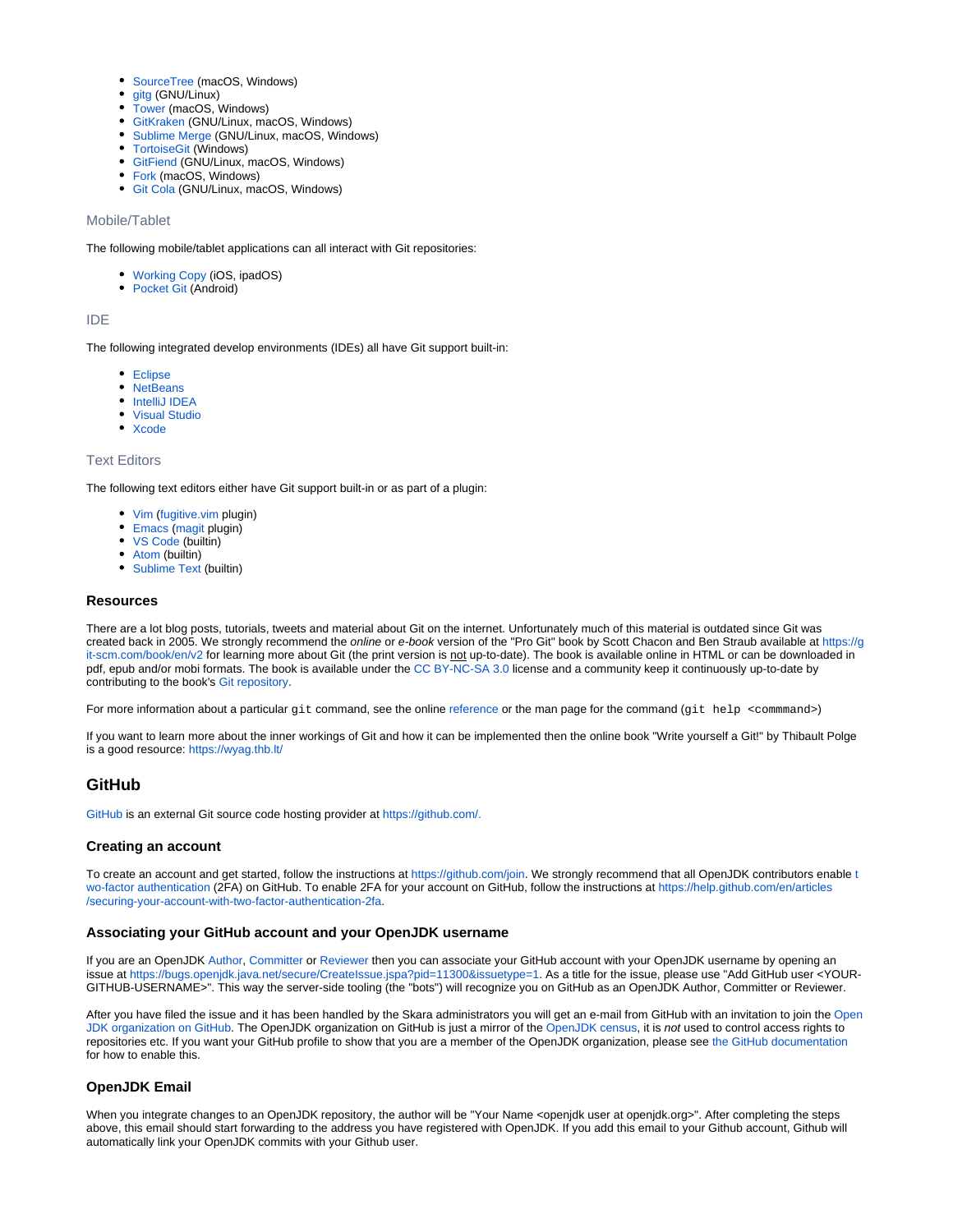#### **Resources**

The [GitHub Guides](https://guides.github.com/) provides a good introduction to many of the concepts on GitHub. For more information about a particular topic, see the [GitHub](https://help.github.com/en/github)  [reference documentation](https://help.github.com/en/github). If you prefer watching a video over reading an article then there are a number of good introduction videos on GitHub Guide's [YouTube channel.](https://www.youtube.com/githubguides) If you want to learn using a more hands-on approach, then we recommend trying out the [GitHub Learning Lab](https://lab.github.com/).

Note: Skara makes some slight changes to parts of the GitHub workflow, see the [Workflows](https://wiki.openjdk.java.net/display/skara#Skara-Workflows) section for more details

# <span id="page-4-0"></span>**Workflow**

As mentioned in the "Introduction" there are several tools a contributor can use based on their preference, but all tools realize an abstract workflow that has two distinct features:

- every contributor will have a personal fork of an OpenJDK repository they want to contribute to
- every change will start out as a *pull request*

The following two sections will describe the concepts of a personal fork and a pull request in more details. If you are new to Git then we recommend that you read at least chapter [2 \(Git Basics\)](https://git-scm.com/book/en/v2/Git-Basics-Getting-a-Git-Repository) and chapter [3 \(Git Branching\)](https://git-scm.com/book/en/v2/Git-Branching-Branches-in-a-Nutshell) in the [Pro Git](https://git-scm.com/book/en/v2) book before proceeding.

The last two sections give an overview of the abstract workflow and the services and commands that Skara's server-side tooling (bots) provide.

### <span id="page-4-1"></span>**Personal forks**

A personal fork is a copy of another repository with one major difference:

you can use a pull request to suggest that some changes from your personal fork should be incorporated into the original repository the fork was created from

There are several advantages to each contributor having a personal fork of the original OpenJDK repository they want contribute to:

- Contributors can freely experiment in their personal fork without affecting the original repository
- Contributors can back-up work that is in progress by pushing it to their personal fork
- Contributors can do ad-hoc collaboration with other contributors in their personal forks

There is also one drawback of each contributor having a personal fork:

The personal fork must from time to time be synced with the original repository. See the FAQ for [how to sync a personal fork](https://wiki.openjdk.java.net/display/SKARA/FAQ#FAQ-HowdoIsyncmypersonalforkwiththeoriginalrepositoryitwascreatedfrom?).

This single drawback is fortunately remedied with the help of [tools](https://wiki.openjdk.java.net/display/skara#Skara-Tools) that reduce the overhead of syncing a personal fork with the original repository to almost nothing.

An example of a personal fork is [edvbld/jdk](https://github.com/edvbld/jdk) which is a personal fork of the [openjdk/jdk](https://github.com/openjdk/jdk) repository.

The concept of a personal fork is present in almost all external Git source code hosting providers.

### <span id="page-4-2"></span>**Pull requests**

A pull request is a way to suggest that some changes from a [personal fork](https://wiki.openjdk.java.net/display/skara#Skara-Personalforks) should be incorporated into the original repository the personal fork was created from. Reviewers can comment upon and need to approve a pull request before it can be integrated. The concept of a pull request is very similar to OpenJDK's concept of "RFR" emails - both are used to suggest changes and offer a way for reviewers to provide feedback on the suggested changes.

Pull requests are most commonly created from a [branch](https://git-scm.com/book/en/v2/Git-Branching-Branches-in-a-Nutshell) in a [personal fork](https://wiki.openjdk.java.net/display/skara#Skara-Personalforks) and are said to be targeting a branch in the original repository the fork was created from. For example [Jorn](http://openjdk.java.net/census#jvernee) has created [a pull request](https://github.com/openjdk/panama-foreign/pull/40) targeting the [foreign-jextract](https://github.com/openjdk/panama-foreign/tree/foreign-jextract) branch of the OpenJDK [panama-foreign](https://github.com/openjdk/panama-foreign) repository from the [Err](https://github.com/JornVernee/panama-foreign/tree/ErrorCode) [orCode](https://github.com/JornVernee/panama-foreign/tree/ErrorCode) branch in his [personal fork](https://github.com/JornVernee/panama-foreign) of the [panama-foreign](https://github.com/openjdk/panama-foreign) repository.

Reviewers can leave comments on a pull request for the author. The author can use the feedback from the reviewers to update the pull request. The pull request is updated by pushing commits to the branch in the author's personal fork that the pull request was created from.

The outcome of a pull request that has been approved by reviewers is a commit on the branch that the pull request is targeting. The pull request has then been integrated.

# <span id="page-4-3"></span>**Pull request commands**

Project Skara provides contributors and reviewers with additional pull request commands that enable additional functionality. A pull request command is a comment made to a pull request that starts with a slash ("/"), for example "/integrate". This is a example where the Skara workflow differs slightly from the workflow offered by most external Git source code hosting providers - almost all external Git source code hosting providers require that a reviewer/maintainer integrates a pull request into a repository. Skara instead enables the contributor to integrate the pull request with the "/integrate" command, but the contributor can only issue the "/integrate" command once the pull request passes all pre-integration checks (e.g. jcheck).

For more information about available commands and what they do, please see the [reference](https://wiki.openjdk.java.net/display/SKARA/Pull+Request+Commands).

#### <span id="page-4-4"></span>**Overview**

With the concepts of personal forks and pull requests the abstract and high-level workflow for a contributor looks like: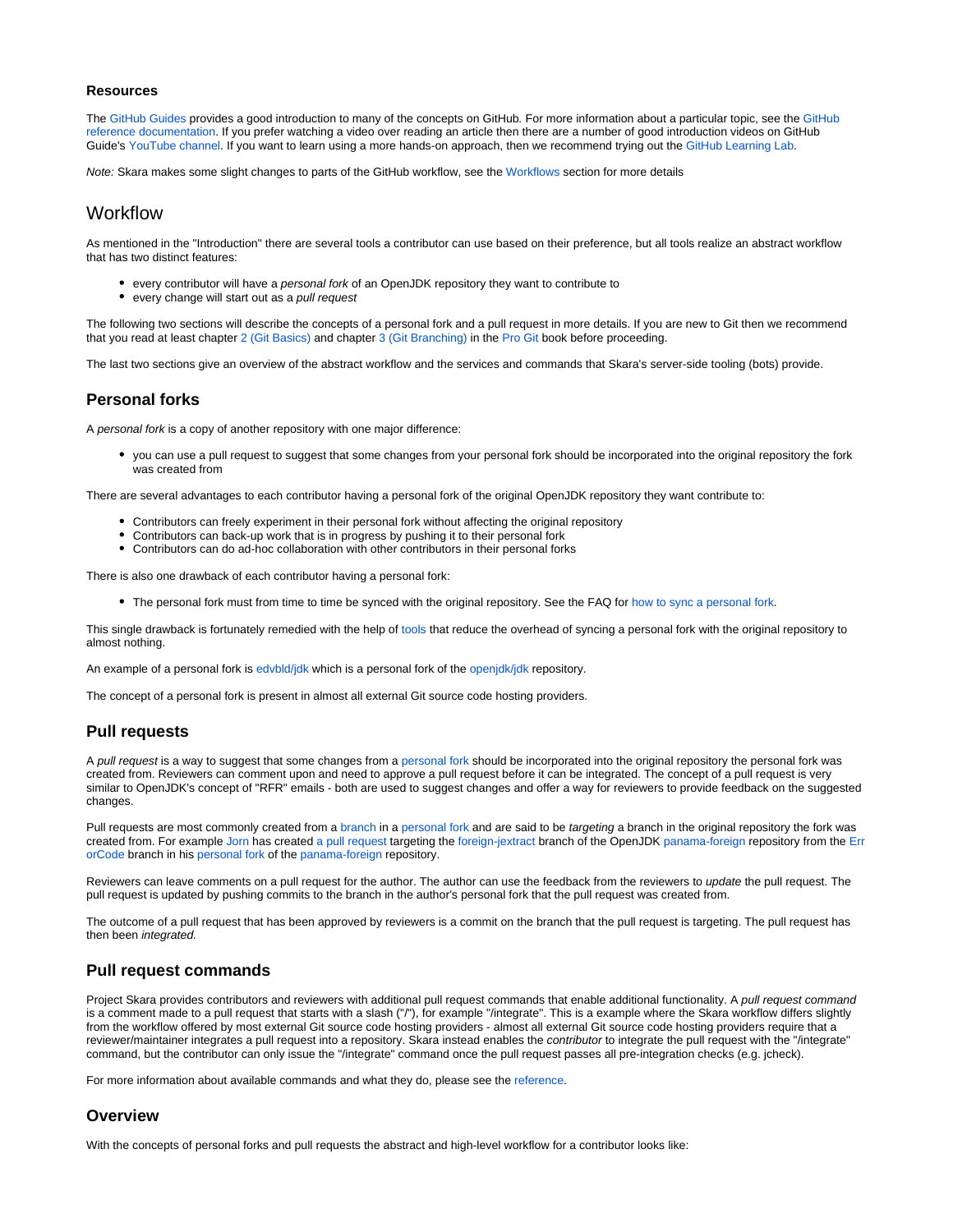- Contributor creates a personal fork of the OpenJDK repository they want to contribute to
- For each change the contributor wants to suggest:
	- Contributor creates a branch in their personal fork
	- Contributor pushes commit(s) describing suggested change to the above created branch
	- Contributor creates a pull request from the above branch in the contributor's personal fork towards a branch in the original OpenJDK repository
	- Contributor updates the pull request based on feedback from reviewers (if needed)
	- Reviewers approve contributor's pull request
	- Contributor integrates the pull request

Note that the contributor only has to create a personal fork once, the same personal fork can be re-used for multiple pull requests. Note also that all steps in the above abstract workflow might not be needed depending on which [tools](https://wiki.openjdk.java.net/display/skara#Skara-Tools) the contributor choose to use to realize this workflow.

# <span id="page-5-0"></span>Tools

A contributor can choose between multiple different tools to achieve a workflow suited to their personal preferences. Some contributors might prefer a close integration with their IDE of choice while others might work on servers not even having a graphical environment. A contributor can also choose to combine multiple different tools to great effect. We can not in detail cover all possible setups, but the most common ones will be covered in the section [Recommended Setups.](https://wiki.openjdk.java.net/display/SKARA#Skara-RecommendedSetups)

The following sections provides external links for those wishing to setup e.g. desktop applications, mobile apps and/or IDEs to integrate with a Git external source code hosting provider.

# <span id="page-5-1"></span>**Desktop Applications**

The following desktop applications has integrations with one or more external Git source code hosting providers:

- [SourceTree](https://www.sourcetreeapp.com/) (macOS, Windows)
- [Tower](https://www.git-tower.com/) (macOS, Windows)
- [GitKraken](https://www.gitkraken.com/) (GNU/Linux, macOS, Windows)
- [GitHub Desktop](https://desktop.github.com/) (Arch Linux, macOS, Windows)

# <span id="page-5-2"></span>**Mobile/Tablet**

The following mobile and tablet applications integrates with one or more external Git source code hosting providers:

- [GitHub for Mobile](https://github.com/mobile/) (iOS, ipadOS, Android)
- [Working Copy](https://workingcopyapp.com/) (iOS, ipadOS)
- [GitPoint](https://gitpoint.co/) (iOS, Android)
- [Git Hawk](http://githawk.com/) (iOS)
- [FastHub](https://github.com/k0shk0sh/FastHub) (Android)

# <span id="page-5-3"></span>**IDEs**

The following integrated development environments (IDEs) integrates with one or more external Git source code hosting providers:

- [Eclipse](https://www.eclipse.org/) (requires [MyLyn connector\)](https://github.com/eclipse/egit-github)
- [IntelliJ IDEA](https://www.jetbrains.com/idea/) (builtin)
- [Visual Studio](https://visualstudio.microsoft.com/) (requires [GitHub Extension for Visual Studio](https://visualstudio.github.com/) plugin)

### <span id="page-5-4"></span>**Text Editors**

The following text editors integrates with one or more external Git source code hosting providers:

- [Emacs](https://www.gnu.org/software/emacs/) (requires [magit](https://magit.vc/) plugin and [forge](https://github.com/magit/forge) plugin)
- [VS Code](https://code.visualstudio.com/) (requires [GitHub Pull Requests](https://marketplace.visualstudio.com/items?itemName=GitHub.vscode-pull-request-github) plugin)
- [Atom](https://atom.io/) (requires [GitHub for Atom](https://github.atom.io/) plugin)

# <span id="page-5-5"></span>**CLI**

The following command-line interface applications integrates with one or more Git external source code hosting providers:

- [hub](https://hub.github.com/) (FreeBSD, GNU/Linux, macOS, Windows)
- [GitHub CLI](https://cli.github.com/) (GNU/Linux, macOS, Windows)
- [Skara](https://wiki.openjdk.java.net/display/SKARA/CLI+Tools) (GNU/Linux, macOS, Windows)

### <span id="page-5-6"></span>**Web Browser**

<span id="page-5-7"></span>The following web applications (web sites) can be used from a web browser:

[GitHub](https://github.com) (Firefox, Safari, Chrome, Chromium, Edge)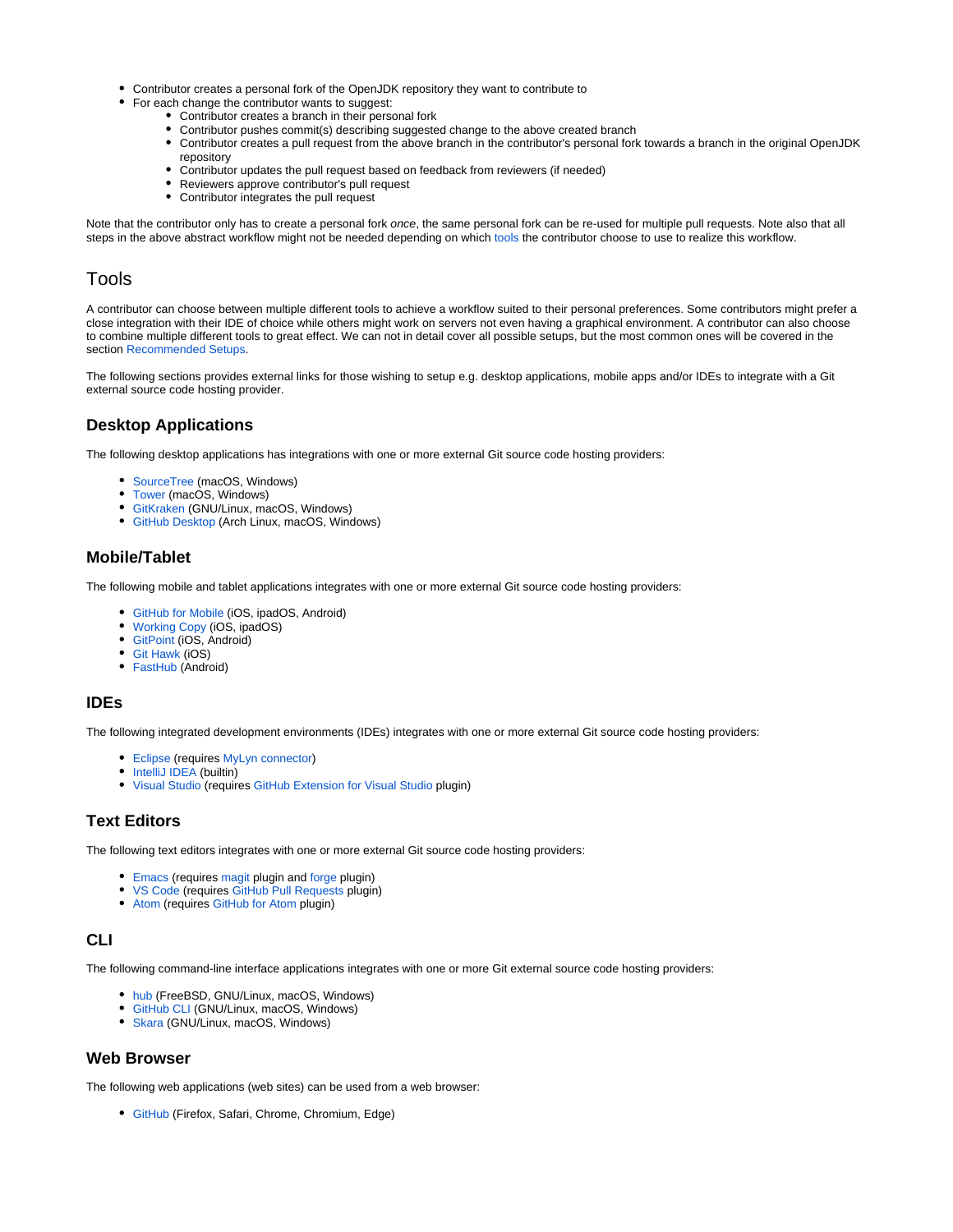# **Mailing Lists**

Skara enables two-way synchronization between the [OpenJDK mailing lists](https://OpenJDK mailing lists) and external Git source soure code hosting providers. This enables contributors and reviewers to use the OpenJDK mailing lists for discussing pull requests. The following email clients are recommended to interact with OpenJDK mailing lists:

- [Thunderbird](https://www.thunderbird.net/) (GNU/Linux, macOS, Windows)
- [mutt](http://www.mutt.org/) (\*BSD, GNU/Linux)

# <span id="page-6-0"></span>**Setups**

The following sections describe recommended setups and provide a good starting to point for further exploration of other [tools](https://wiki.openjdk.java.net/display/SKARA#Skara-Tools). For contributors who are completely new to Git and external Git source code hosting providers we recommend starting out with using [the Git CLI client and a web](https://wiki.openjdk.java.net/display/SKARA/Skara#Skara-GitCLIClient+WebBrowser(recommended))  [application via a web browser.](https://wiki.openjdk.java.net/display/SKARA/Skara#Skara-GitCLIClient+WebBrowser(recommended)) Many other tools assume a familiarity with this setup and it is also the most well documented. For contributors who are new to Git and not as used to the command-line we recommended starting out with a Git desktop client and a web application via web browser. For a bit more experienced contributors primarily using CLI applications we recommend using the [Skara CLI tools](https://wiki.openjdk.java.net/display/SKARA/CLI+Tools) and the [OpenJDK mailing lists](https://wiki.openjdk.java.net/display/SKARA#Skara-MailingLists).

# <span id="page-6-1"></span>**Git CLI Client + Web Browser (recommended)**

This setup uses the [Git CLI client](https://wiki.openjdk.java.net/display/SKARA#Skara-InstallingtheGitCLIclient) in combination with a web browser to use the external Git source code hosting provider's web application. To use this setup contributors must have the following applications installed:

- a terminal emulator (e.g. [GNOME Terminal](https://help.gnome.org/users/gnome-terminal/stable/), [Konsole,](https://konsole.kde.org/) [Terminal](https://en.wikipedia.org/wiki/Terminal_(macOS)), [iTerm2,](https://iterm2.com/) [Windows Terminal\)](https://en.wikipedia.org/wiki/Windows_Terminal)
- a web browser (e.g. [Chrome](https://www.google.com/chrome/), [Firefox](https://www.mozilla.org/en-US/firefox/new/), [Safari,](https://www.apple.com/safari/) [Edge\)](https://www.microsoft.com/en-us/edge)
- [the Git CLI client](https://wiki.openjdk.java.net/display/SKARA#Skara-InstallingtheGitCLIclient)

Contributors will start out by [creating a personal fork](https://wiki.openjdk.java.net/display/SKARA/FAQ#FAQ-HowdoIcreateapersonalfork?) of the upstream OpenJDK repository they want to contribute to. The contributor will then use a terminal emulator and the Git CLI client to [clone the personal fork to local repository](https://wiki.openjdk.java.net/display/SKARA/FAQ#FAQ-HowdoIclonearepository?) on their computer (see [chapter 2 "Git Basics"](https://git-scm.com/book/en/v2/Git-Basics-Getting-a-Git-Repository) for how to do this). The contributor will [create a local branch](https://wiki.openjdk.java.net/display/SKARA/FAQ#FAQ-HowdoIcreatealocalbranch?) and then continue to make a number of [local commits](https://wiki.openjdk.java.net/display/SKARA/FAQ#FAQ-HowdoImakeacommit?) on that local branch. Finally, when the contributor is ready to propose the change, they will [push their local branch](https://wiki.openjdk.java.net/display/SKARA/FAQ#FAQ-HowdoIpushalocalbranchtoaremoterepository?) (with the local commits) to their personal fork. The following is an example of Erik cloning his [personal fork](https://github.com/edvbld/skara) of the [OpenJDK Skara repository,](https://github.com/openjdk/skara) making a branch, making a commit and finally pushing the branch and commit to his personal fork:

```
$ git clone https://github.com/edvbld/skara
cloning into 'skara'...
remote: Enumerating objects: 48, done.
remote: Counting objects: 100% (48/48), done.
remote: Compressing objects: 100% (23/23), done.
remote: Total 13764 (delta 5), reused 40 (delta 3), pack-reused 13716
Receiving objects: 100% (13764/13764), 2.18 MiB | 941.00 KiB/s, done.
Resolving deltas: 100% (4565/4565), done.
$ cd skara
$ git checkout -b SKARA-296
Switched to a new branch 'SKARA-296'
$ # hack, hack
$ git add <paths/to/files/that/have/changed>
$ git commit -m skara-296
[SKARA-296 88d7b01] skara-296 
  1 file changed, 17 insertions(+), 4 deletions(-) 
$ git push --set-upstream origin SKARA-296
Enumerating objects: 25, done.
Counting objects: 100% (25/25), done.
Delta compression using up to 8 threads
Compressing objects: 100% (8/8), done.
Writing objects: 100% (13/13), 1.11 KiB | 1.11 MiB/s, done.
Total 13 (delta 3), reused 0 (delta 0)
remote: Resolving deltas: 100% (3/3), completed with 3 local objects.
remote: 
remote: Create a pull request for 'SKARA-296' on GitHub by visiting:
remote: https://github.com/edvbld/skara/pull/new/SKARA-296
remote: 
To https://github.com/edvbld/skara
  * [new branch] SKARA-296 -> SKARA-296
```